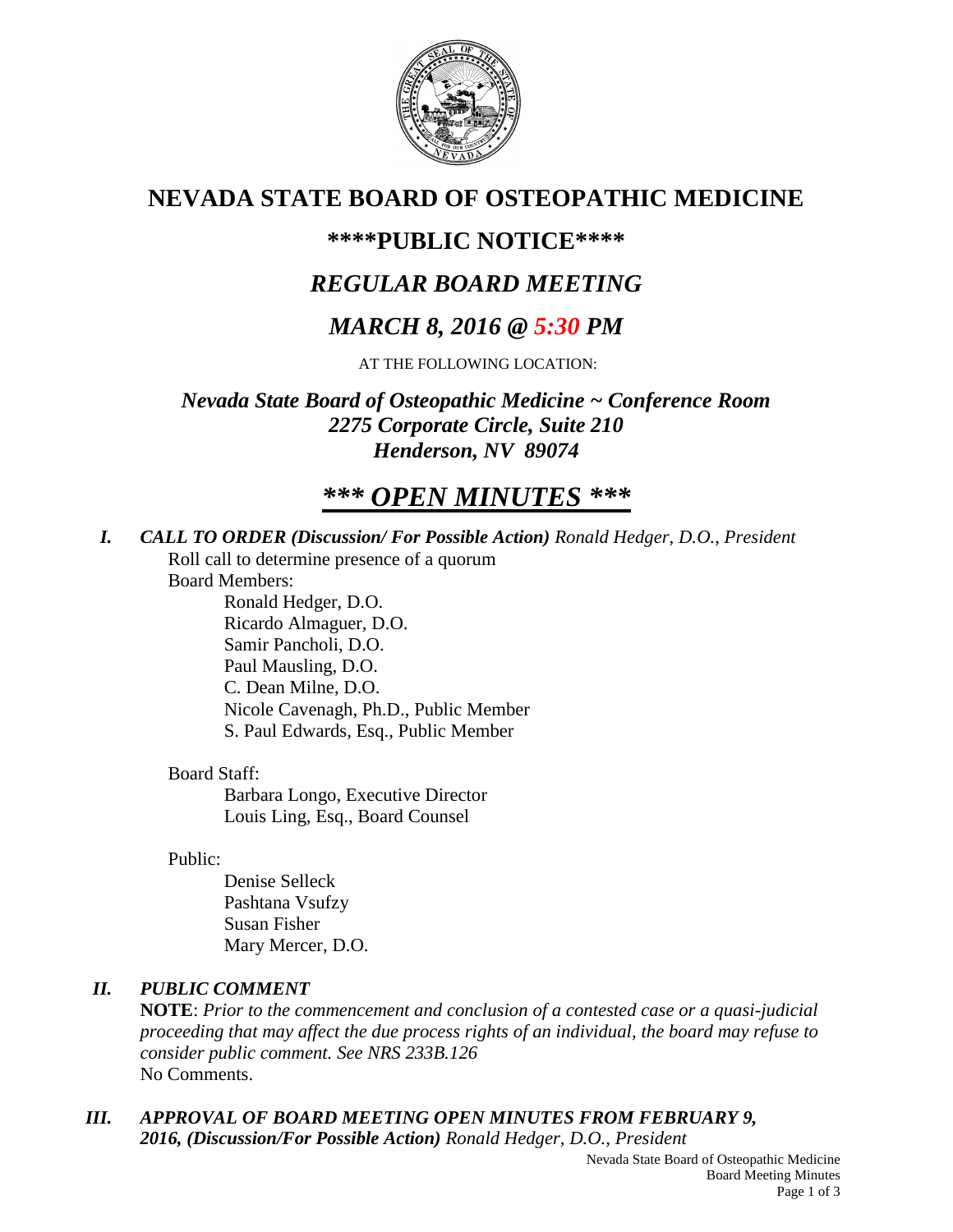A motion was made by Dr. Cavenagh to approve the open minutes from 02/09/16, seconded by Dr. Milne; there being no discussion, the minutes were approved by the Board.

#### *IV. CONSENT AGENDA TO GRANT LICENSURE FOR OSTEOPATHIC PHYSICIANS & PHYSICIAN ASSISTANTS (Discussion/ For Possible Action) Ronald Hedger, D.O., President*

Under this item the Board may consider the recommendations of the Executive Director and/or President to grant licensure to the below listed applicants. The Board may remove any applicant's name from the consent motion, but may not discuss the contents of the application for licensure without the applicant present following proper notice pursuant to the open meeting law.

Consent agenda to grant FULL LICENSURE to the following applicants:

**Osteopathic Physician Name Specialty** Jeromy Butler, D.O. **Orthopedic Surgery** Jeffrey Chen, D.O. Internal Medicine David de Vinck, D.O. Dermatopathology Michele Fowler, D.O. - Endorsement Emergency Medicine Anderson Hu, D.O. Anesthesiology John Kim, D.O. **Family Medicine** Joseph Lo, D.O. Emergency Medicine Frank Paul, D.O. – Endorsement Emergency Medicine Michael Peterson, D.O. Dermatology Sean Tierney, D.O. Emergency Medicine

Simja Yoel Levy, PA-C Leo Capobianco, D.O. Glynis Weaver, PA-C John DiMuro, D.O.

**Special Licenses NRS.633.411**:

Jeremy Curtis, D.O. Kingman/Sunrise Earl Han, D.O. UMC – Orthopedics Travis Rump, D.O. UMC - Orthopedics

**Physician Assistant Supervising Physician**

Jenna Doud, PA-C Thomas Zyniewicz, D.O.

A motion was made by Dr. Milne to approve the above licensees, seconded by Dr. Cavenagh, there being no discussion; the license was approved by the Board.

#### *V. +FULL LICENSURE FOR OSTEOPATHIC PHYSICIAN MARY MERCER, D.O.,*

*(personal appearance), (Discussion/For Possible Action/Board may go into closed* **session** *pursuant to NRS 241.030 to move to a closed session because the discussion will have to do with this applicant's character, alleged misconduct, professional competence, or similar items). Ronald Hedger, D.O., President*

Dr. Hedger asked if Dr. Mercer would like to go into a closed session. She opted to go into a closed session. A motion was made to go back into open session. Dr. Hedger made a motion to grant licensure to Dr. Mercer, seconded by Dr. Milne, there being no discussion; the motion was approved.

*VI. DISCUSSION/ACTION REGARDING NRS 629.076 AND POTENTIAL OPTIONS TO ADDRESS CONCERNS ABOUT CERTIFICATIONS THAT DO NOT SATISFY NRS 629.076, (Discussion/For Possible Action) Ronald Hedger, D.O., President*